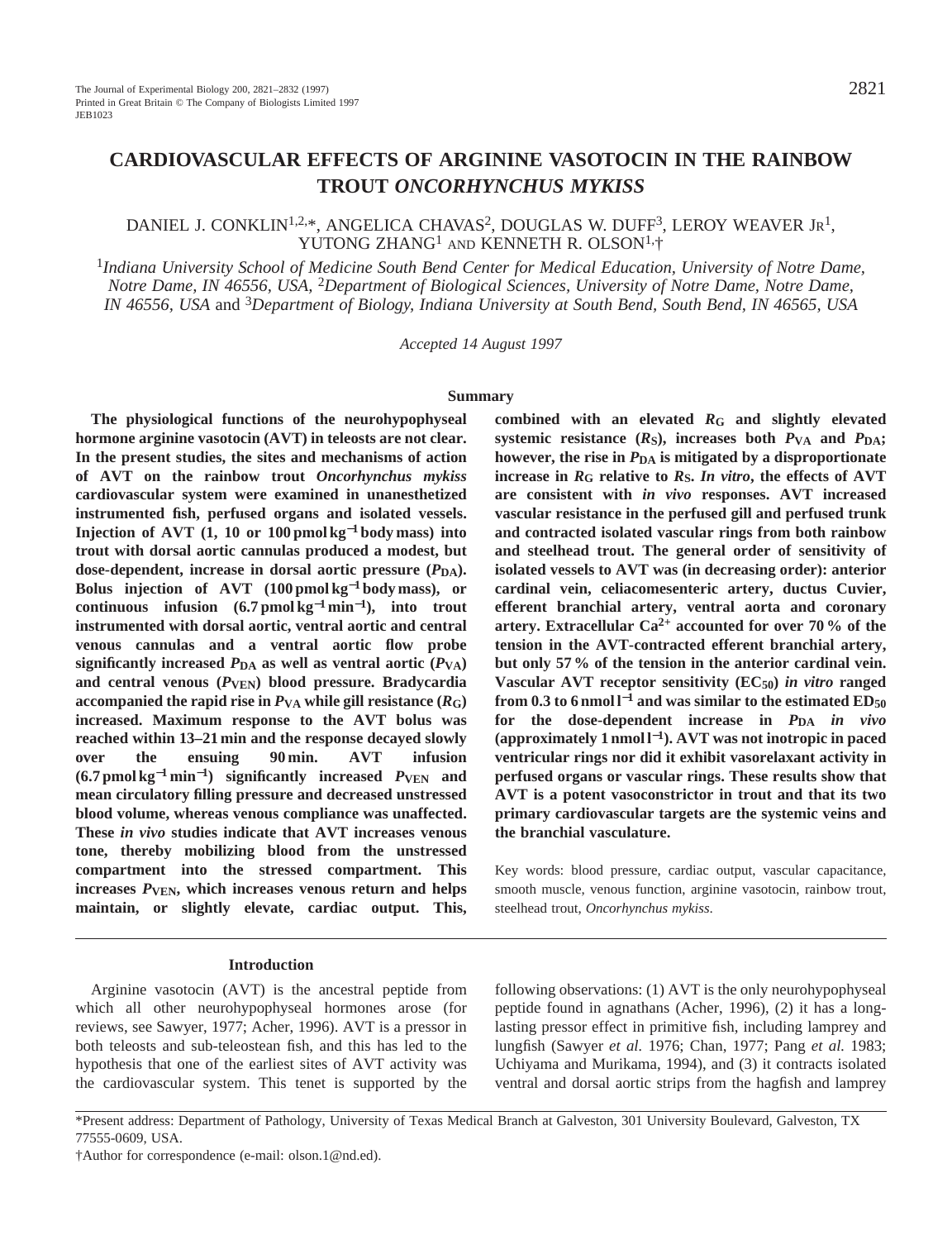## 2822 D. J. CONKLIN AND OTHERS

(Somlyo and Somlyo, 1968; Uchiyama and Murakami, 1994). However, while AVT contracts isolated arteries from the holostean gar, it also relaxes gar veins (Conklin *et al.* 1996). Thus, even in sub-teleostean species, the actions of AVT may be quite diverse.

Pressor effects of AVT have been observed in higher teleosts, and especially detailed studies have been performed on eels. An AVT bolus increases ventral and dorsal aortic pressure (*P*VA and *P*DA, respectively) in both *Anguilla japonica* and *A. rostrata* (Chan, 1977; Oudit and Butler, 1995), increases . cardiac output (*Q* ) in *A. rostrata* (Oudit and Butler, 1995) but has no effect on sinus venosus blood pressure ( $P_{VEN}$ ) in *A*. *japonica* (Chan, 1977). AVT produces branchial shunting *in vivo* in *A. rostrata* (Oudit and Butler, 1995) and constricts the isolated perfused gill of the European eel *A. anguilla* (Rankin and Maetz, 1971; Bennett and Rankin, 1986). It also has positive chronotropic and inotropic effects in isolated atria of *A. japonica* (Chiu and Lee, 1990). Thus, AVT appears to exert multiple effects on the eel heart and arterial circulation.

Less is known regarding the cardiovascular actions of AVT in trout. Intra-arterial (dorsal aortic) and intracerebroventricular injection of AVT produce dosedependent increases in *P*DA in both anesthetized and conscious rainbow trout *Oncorhynchus mykiss* (LeMevel *et al.* 1991, 1993), and intra-arterial AVT injection is associated with an apparent reflex bradycardia in anesthetized trout (LeMevel *et al.* 1991). *In vitro*, AVT produces a concentration-dependent increase in vascular resistance in the constant-flow perfused rainbow trout trunk preparation and reduces urine flow in the constant-pressure perfused preparation (Pang *et al.* 1983; Pang and Furspan, 1984). Isolated trout veins are strongly contracted by AVT (Conklin and Olson, 1994*a*), which implies a venous as well as an arterial site of AVT action.

The current study was undertaken to localize cardiovascular effectors of AVT actions in trout *in vivo* and to characterize further the actions of AVT on select tissues *in vitro*. In the first . of two *in vivo* studies, five cardiovascular parameters (*Q* , *P*VA, *P*DA, *P*VEN and heart rate, *f*H) were simultaneously measured during AVT injection into unanesthetized trout. Gill and systemic vascular resistances (*R*G and *R*S, respectively) and stroke volume (*V*S) were derived from these five parameters. In the second set of *in vivo* studies, mean circulatory filling pressure (*P<sub>MCF</sub>*), stressed (*V<sub>SB</sub>*) and unstressed (*V<sub>USB</sub>*) blood volume, and vascular compliance (*C*) were examined during transient cardiac fibrillation (zero-flow conditions) to identify the specific actions of AVT on the venous system. Perfused organs and isolated arteries, veins and cardiac tissue were also examined to localize the actions of AVT further and to quantify the sensitivity of vascular responses.

#### **Materials and methods**

### *Animals*

Rainbow trout [*Oncorhynchus mykiss* (Walbaum)] (Kamloops strain, 0.3–1.0 kg) of both sexes were used in all but a few *in vitro* vessel studies. Trout were purchased from a local hatchery (Robinson Trout Farm, Grand Haven, MI) and housed at the University of Notre Dame in 20001 circular aquaria in aerated, through-flowing well water (12 °C). They were fed a maintenance diet of commercial trout pellets (Ralston-Purina, St Louis, MO) and exposed to a 12 h:12 h or 16 h:8 h light:dark photoperiod appropriate for the season.

Steelhead trout (*Oncorhynchus mykiss*, Skamania strain, 3–7 kg) of both sexes were used for *in vitro* vessel studies because of their larger vessels. They were captured locally by the Indiana Department of Natural Resources (DNR) and were housed at the Richard Clay Bodine State Fish Hatchery. The steelhead were anesthetized in tricaine (ethyl-*m*-aminobenzoic acid; MS-222; 1:5000, w:v) by the DNR prior to removal of the vessels.

#### In vivo *experiments*

## *Pressure and flow*

The methods for cannulation of the dorsal and ventral aortas and ductus Cuvier and for the placement of flow probe have been described previously (Olson *et al.* 1997*c*). Trout were anesthetized in benzocaine (ethyl-*p*-aminobenzoic acid, 1:6000, w:v), and the dorsal aorta was cannulated with heattapered polyethylene tubing (PE 60). This procedure took less than 1 min, and the gills were not irrigated. During subsequent instrumentation, the gills were continuously irrigated with aerated water at 10 °C containing 1:24 000 (w:v) benzocaine.

The pericardial cavity was exposed with a mid-line ventral incision, and both the right horn of the ductus Cuvier and the bulbus arteriosus were cannulated with 5 cm long, 0.51 mm i.d. silicone tubing (Dow Corning veterinary grade, Konigsberg Instruments, Inc., Pasadena, CA). The free ends of the tubing were connected to 60 cm of PE 90 tubing. All three cannulas were filled with heparinized saline (100 USP units ml<sup>-1</sup> heparin in 9.0 g l−<sup>1</sup> NaCl) and connected to Gould P23 pressure transducers. A 3S Transonic flow probe (Transonic Systems Inc., Ithaca, NY) was placed around the ventral aorta, distal to the cannula, and connected to a Transonic T101 or T206 flow meter. The incision was closed using interrupted silk sutures and sealed with cyanoacrylate gel. Venous and ventral aortic cannulas and the flow probe lead were secured to the fish using silk sutures. The fish were revived, placed in black plastic tubes and immersed in a 15001 experimental aquarium containing aerated, through-flowing well water. Experiments were conducted 48 h after surgery.

Analog pressure signals were displayed with Hewlett Packard 7853A patient monitors and recorded continuously with a Grass 7 or 79P polygraph. Digitized signals of pressure and flow were collected at 0.1 s intervals, and 1 s averages were stored in an 486 IBM-compatible computer. Pressure transducers were calibrated using a water manometer, and the flow probe was calibrated *in situ* by saline perfusion at the end of the experiment.

Drugs were administered *via* the dorsal aortic cannula either by bolus injection or by infusion. Each injection was followed by 0.25 ml of saline to flush the cannula, and subsequent injections were separated by 30–90 min to permit recovery of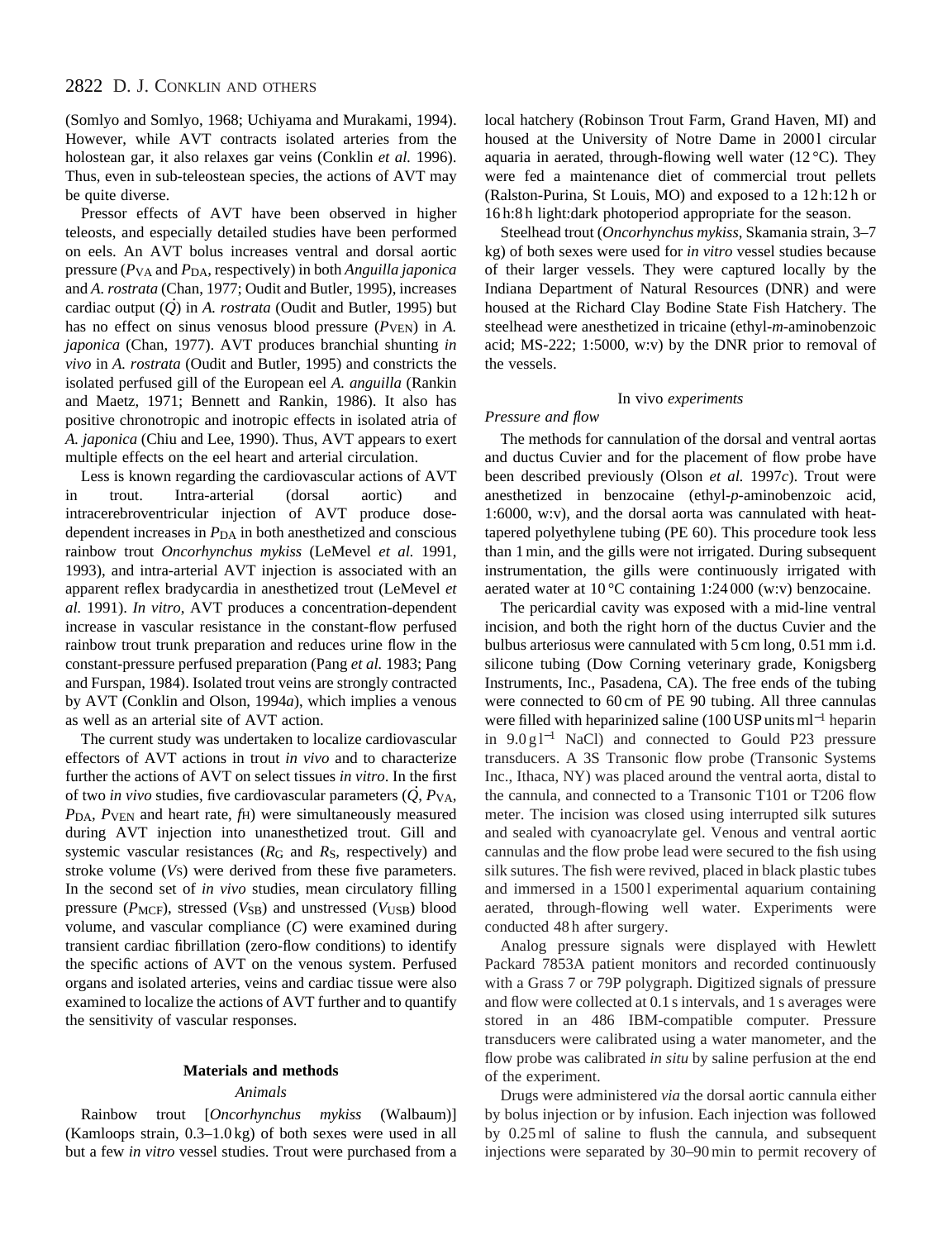measured variables. In the infusion studies, the dead space of the cannula (approximately 0.2 ml) was flushed by a 1 min priming infusion at 0.3 ml min−<sup>1</sup> AVT. Thereafter, saline or AVT was infused at 1 ml kg<sup>-1</sup> h<sup>-1</sup>. The concentration of peptide infused was adjusted for body mass to give an infusion rate of 6.7 pmol  $kg^{-1}$ min<sup>-1</sup>.

Mean  $P_{DA}$ ,  $P_{VA}$  and  $P_{VEN}$  were calculated as the arithmetic averages of the respective systolic and diastolic pressures (Olson *et al.* 1991). *f*H was calculated from the pulse interval . of either dorsal or ventral aortic pressure. *Q* was normalized to body mass (kg), and *Vs* was calculated using the formula: *V*S=*Q* /*f*H. Resistances, *R*G and *R*S, were calculated from the . pressure drop across the respective vasculature relative to *Q* , . Figure and *R* across the respective vasculature relative to  $Q$ ,<br>i.e.  $R_G=(P_{VA}-P_{DA})/Q$  and  $R_S=(P_{DA}-P_{VEN})/Q$ . In initial experiments designed to determine the effective dose for an AVT bolus, only dorsal aortic pressure was measured.

### *Vascular capacitance*

Venous function, *in vivo*, was determined from vascular capacitance curves obtained in a second series of experiments. Details of this method have been reported previously (Zhang *et al.* 1995). Trout were anesthetized in benzocaine, and the dorsal aorta and ductus Cuvier were cannulated as described above. Two coiled stainless-steel wire stimulating electrodes (0.126 mm in diameter) were placed in the pericardial cavity on either side of the ventricle. The fish were revived and placed in black plastic tubes suspended in the experimental aquarium. Experiments were conducted 48 h after surgery.

*P*DA and *P*VEN were measured in unanesthetized fish before and during cardiac arrest, the latter produced by electrical fibrillation of the heart for  $6-8$  s with a  $3.5-5.0$  V voltage pulse, 40 ms duration, administered at 50 Hz. During fibrillation, there was a rapid loss of arterial pulse as  $P_{DA}$  fell while  $P_{VEN}$ increased. *P*DA and *P*VEN became stable (zero-flow pressure) within 5 s of fibrillation; at this time,  $P_{VEN}$  was assumed to be equal to *P<sub>MCF</sub>*. Ventricular fibrillation was then stopped, the heart resumed beating immediately and blood pressures were restored within 2–3 beats.

Vascular capacitance curves were obtained by measuring *PMCF* during normovolemia (100% blood volume) and then again as blood volume was adjusted up or down in 10 % increments between 120 and 80 % of resting volume. A resting blood volume of 30 ml kg−<sup>1</sup> body mass was assumed (Olson, 1992), and whole blood from a donor fish was used for volume expansion. Cardiac arrest was initiated within 30 s after each volume manipulation, and blood volume was restored to 100 % within 30 s after zero-flow pressure measurement. The interval between each volume perturbation, during which the fish were normovolemic, was 15 min. Control capacitance curves were obtained from fish infused with saline at 0.25 ml h<sup>−</sup>1. The fish were then infused, at the same flow rate, with  $6.7$  pmol kg<sup>-1</sup> min<sup>-1</sup> AVT, and the entire pressure–volume protocol was repeated 30 min after the onset of AVT infusion. The cannula was not flushed with a priming dose in these experiments.

Because the capacitance curve is not linear, vascular

compliance and unstressed volume were determined at three blood volume intervals, 80–90–100 %, 90–100–110 % and 100–110–120 % by regression analysis of the three consecutive pressure–volume data points within each interval. By convention,  $P_{MCF}$  is treated as the independent variable; therefore, the slope of the resultant volume–pressure line (∆*V*/∆*P*) is equal to vascular compliance, and the intercept of this line with the blood volume axis at  $P_{MCF}=0$  is the percentage of the total blood volume in the unstressed compartment (Rothe, 1993). The product of per cent blood volume and estimated actual blood volume (30 ml kg−<sup>1</sup> body mass) permits the conversion of compliance and unstressed volume into actual volumes, i.e. ml mmHg<sup>-1</sup> kg<sup>-1</sup> and ml kg<sup>-1</sup>, respectively.

#### In vitro *experiments*

Trout were anesthetized as described above or killed by a blow to the head. Heparin (1000 USP units in 1 ml of 0.9 % NaCl) was injected into the bulbus arteriosus *via* a mid-ventral incision and allowed to circulate for 2–3 min before the organs were cannulated.

#### *Isolated gill perfusion*

The second and third pair of gill arches were isolated, and the afferent branchial artery (ABA) and efferent branchial artery (EBA) were cannulated with bevelled PE 60 and PE 50 tubing, respectively, as described by Olson (1984). Gill venous effluent was collected from a latex collar glued around the posteriodorsal end of the arch using cyanoacrylate tissue cement. The arch was suspended in a 125 ml tapwater bath and perfused using a peristaltic pump. A T-junction was inserted in the ABA cannula near the arch and connected to a pressure transducer. The outflow end of the EBA cannula was elevated by 20 cm to produce approximately 15 mmHg back pressure, and venous outflow pressure was assumed to be atmospheric. Arches were perfused with phosphate-buffered saline (PBS; see below) at a flow sufficient to produce an input pressure of 25–40 mmHg. Effluent from the EBA cannula (arterioarterial, A–A pathway) and the latex collar (arteriovenous, A–V pathway) was collected in tared vials at 1, 2 or 5 min intervals. After a 30 min control perfusion period, AVT was added to the perfusate in tenfold increasing increments from 10−<sup>12</sup> to 10<sup>−</sup>8mol l−1. Each dose was infused for 15 min.

## *Perfused trunk*

The dorsal aorta (DA) and celiacomesenteric (CMA) artery were cannulated with PE 190 and PE 50 tubing and independently secured by 0 and 3/0 gauge silk ligatures, respectively (Olson and Villa, 1991). The sinus venosus was removed to allow unimpeded venous drainage. Using this method, the cannulated DA perfuses skeletal muscle, the kidney and a small portion of the distal intestine, and the CMA perfuses the splanchnic circulation, excluding the distal intestine (Olson and Villa, 1991). The cannulas were connected to individual peristaltic pumps, and a T-junction in the cannula near the site of cannulation was connected to a pressure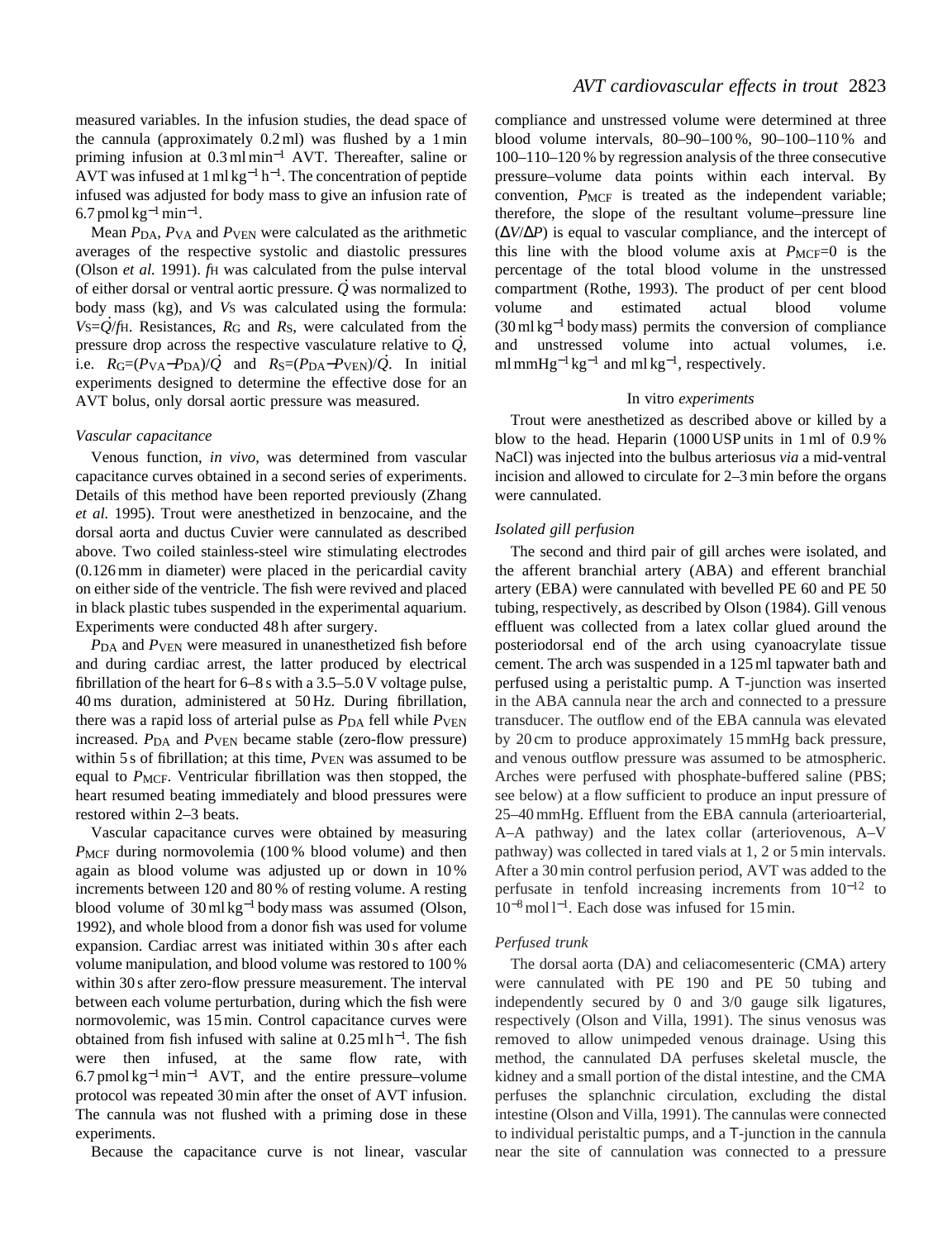transducer. Pump flow rate was adjusted to produce perfusion pressures of 15–25 mmHg. Both circuits were perfused for 20–30 min with PBS prior to experimentation.

Cumulative dose–response properties of the CMA and DA were obtained by perfusion with AVT in tenfold incremental doses  $(10^{-12} \text{ to } 10^{-7} \text{ mol} \text{ l}^{-1})$ . To determine whether AVT produced relaxations in trout trunk vasculature, the CMA and DA circuits were perfused with epinephrine (EPI; 10<sup>-7</sup> or 10<sup>−</sup>6mol l−1) for 10–15 min, to precontract the vasculature (Olson *et al.* 1994), and AVT was infused in tenfold cumulative dose increments ( $10^{-15}$  to  $10^{-7}$  mol l<sup>-1</sup>) against the EPI background.

### *Isolated ventricular cardiac muscle*

The effects of AVT on ventricular rings were examined using the methods described by Olson *et al.* (1994). Ventricular rings (approximately 2 mm wide) were cut from the middle of the ventricle perpendicular to the base–apex axis (Olson *et al.* 1994). Rings were connected to a Grass FT03C forcedisplacement transducer and suspended in an aerated, 20 ml water-jacketed (12 °C) smooth muscle chamber containing PBS. Rings were equilibrated to 500–1000 mg of diastolic tension. Two coiled platinum electrodes were placed on either side of the rings, and the muscle was paced with 5 V voltage pulses of 40 ms duration at 0.33 Hz. Ventricular rings were exposed to a single concentration of AVT  $(10^{-7} \text{mol}^{-1})$ , washed three times with PBS and stimulated with a single concentration of EPI  $(10^{-5} \text{ mol } l^{-1})$ .

#### *Isolated vascular smooth muscle*

Rainbow trout vessels were examined between March and December, steelhead vessels were examined from January to March.

Rings from CMA, coronary artery (COR; from steelhead only), EBA, ventral aorta (VA), anterior cardinal vein (ACV) and ductus Cuvier (DOC; from steelhead only) were cut transaxially into 2–3 mm rings or, in the case of DOC into 2 mm×4 mm strips. Vessel rings and strips were mounted in the same chambers as cardiac muscle, but they were not electrically paced. Resting tensions of 150–200 mg (DOC), 200–300 mg (ACV, COR), 500 mg (CMA and EBA) or 750 mg (VA) were applied to the vessel for at least 1h prior to experimentation. During this time, vessels were precontracted with 10<sup>-5</sup> mol l<sup>-1</sup> acetylcholine (ACh) or EPI, washed three times, and baseline tension was re-established for at least 30 min before further experimentation (Olson and Meisheri, 1989).

Cumulative dose–response curves were obtained from isolated vessels over the AVT concentration range 10−<sup>13</sup> to 10<sup>−</sup>7mol l−1. Tension developed during contraction was normalized for vessel wet mass and expressed as mg tension mg−<sup>1</sup> wet mass. The effective AVT concentration required to produce a half-maximal response  $(EC_{50})$  was obtained from dose–response curves of individual vessels using an automated curve-fitting computer program (TableCurve 2D, Jandel Scientific, San Rafael, CA). Data obtained from rainbow and steelhead trout rings were not combined because, in a few instances, the order of AVT potency was slightly different.

To determine whether AVT could also produce vasodilation, EBA, CMA and ACV were maximally precontracted with the Na+/K+-ATPase inhibitor sodium orthovanadate, EPI or ACh (all at  $10^{-5}$  mol l<sup>-1</sup>) and, after stabilization of the precontraction (10–15 min), AVT was added in tenfold incremental doses from 10−<sup>15</sup> to 10<sup>−</sup>9mol l−1. To characterize the AVT contraction further, the contribution of extracellular  $Ca^{2+}$  was determined by incubating vessels for 30 min in a  $Ca^{2+}$ -free PBS in the presence of the  $Ca^{2+}$  chelator EGTA (see below). The vessels were then contracted with  $10^{-9}$  mol l<sup>-1</sup> AVT and, when tension had stabilized, 0.10 g l<sup>-1</sup> CaCl<sub>2</sub> was added to the PBS. The contribution of extracellular  $Ca^{2+}$  was determined as the percentage tension developed after addition of  $Ca^{2+}$ , relative to the total tension developed. The role of extracellular  $Ca^{2+}$  in the maintenance phase of an AVT contraction was examined by addition of the L-type  $Ca^{2+}$  channel blocker verapamil  $(10^{-5} \text{ mol}^{-1})$  during a sustained contraction produced by  $10^{-9}$  mol l<sup>-1</sup> AVT.

### *Chemicals*

The composition of trout PBS (in g  $l^{-1}$ ) was as follows: 7.37 NaCl, 0.31 KCl, 0.10 CaCl<sub>2</sub>, 0.14 MgSO<sub>4</sub>, 0.46 KH<sub>2</sub>PO<sub>4</sub>, 2.02 Na<sub>2</sub>HPO<sub>4</sub>; 0.9 glucose; pH 7.8.  $Ca^{2+}$ -free PBS in EGTA was prepared by substituting  $0.1$  g l<sup>−1</sup> EGTA for CaCl<sub>2</sub> (Olson and Meisheri, 1989). Other chemicals were purchased from Sigma Chemical Co. (St Louis, MO).

#### *Statistics*

Comparisons of responses were made using appropriate paired or unpaired *t*-tests (two-tailed). Multiple comparisons between vessels were made using one-way analysis of variance (ANOVA) with Bonferroni adjustment. Significance was assumed at  $P \le 0.05$ . Values are expressed as means  $\pm$  standard error (S.E.M.).

#### **Results**

#### In vivo *experiments*

Bolus injection of 1 pmol kg−<sup>1</sup> body mass AVT into trout with dorsal aortic cannulas did not significantly affect  $P_{DA}$ , whereas 10 and 100 pmol kg<sup>-1</sup> body mass AVT increased *P*<sub>DA</sub> in an apparently dose-dependent manner (data not shown). Higher AVT doses appeared to irritate the fish and were not examined further. The estimated ED<sub>50</sub> for the *P*<sub>DA</sub> response, assuming that maximum, non-irritant effects were reached at  $100 \text{ pmol kg}^{-1}$  body mass, was  $8.3 \text{ pmol kg}^{-1}$  body mass (*N*=7). If rapidly and thoroughly mixed in blood, this would produce a plasma concentration of approximately  $4.7\times10^{-10}$  mol l<sup>-1</sup> (based on 30 ml kg<sup>-1</sup> blood volume and 33 % hematocrit).

Injection of 100 pmol kg−<sup>1</sup> body mass AVT into fully instrumented fish (Fig. 1; Table 1) increased  $P_{DA}$  by 20%, *P*VA by 41 %, *P*VEN by 61 % and *R*G by 130 %, while *f*H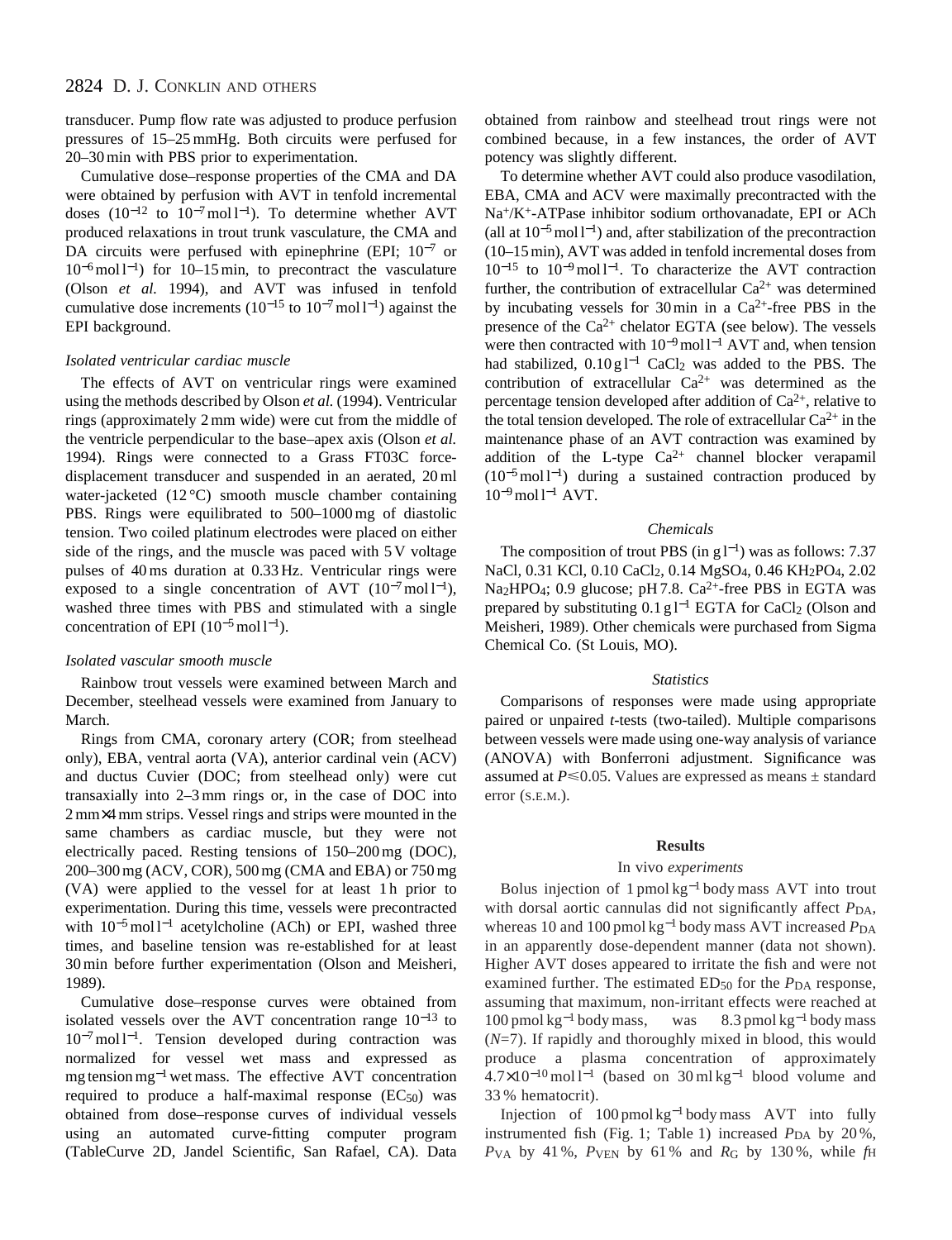

Fig. 1. Effects of bolus arginine vasotocin (AVT; 100pmol kg−<sup>1</sup> body mass) injection on cardiovascular variables in unanesthetized trout. Thick lines represent mean values and thin lines indicate 95% confidence limits for *N*=5 trout; AVT was injected at the vertical dotted line. *P*VA, ventral aortic pressure; *P*DA, dorsal aortic pressure; *P*VEN, central venous pressure (all mmHg); *Q* , cardiac output (ml min−<sup>1</sup> kg<sup>−</sup>1); *f*H, heart rate (beats min<sup>−</sup>1); *V*S, stroke volume (ml beat−<sup>1</sup> kg<sup>−</sup>1); *R*G, branchial resistance; *R*S, systemic resistance (both mmHgml<sup>−</sup>1min−<sup>1</sup> kg<sup>−</sup>1). 1 mmHg=0.133 kPa.

Table 1. *Cardiovascular variables before and after bolus injection of 100 pmol kg*−*<sup>1</sup> body mass AVT into unanesthetized rainbow trout*

|                                                                   | Control         | <b>AVT</b>       | Response time<br>(min) | Recovery time<br>(min) |
|-------------------------------------------------------------------|-----------------|------------------|------------------------|------------------------|
| $P_{\text{DA}}$ (mmHg)                                            | $23.4 \pm 1.0$  | $28.1 \pm 0.9*$  | $21.4 \pm 3.0$         | $64 \pm 16$            |
| $P_{VA}$ (mmHg)                                                   | $30.5 \pm 1.3$  | $43.1 \pm 1.3*$  | $16.8 \pm 1.2$         | $71 \pm 12$            |
| $PVEN$ (mmHg)                                                     | $2.0 \pm 0.6$   | $3.2 + 0.6*$     | $13.5 \pm 5.2$ †       | $84 \pm 15$            |
| $\dot{Q}$ (ml min <sup>-1</sup> kg <sup>-1</sup> )                | $23.4 \pm 4.8$  | $25.6 \pm 5.1$   |                        |                        |
| $\text{fH}$ (beats min <sup>-1</sup> )                            | $68.7 \pm 1.8$  | $66.0 \pm 1.5*$  | $13.4 \pm 4.0^+$       | $55 + 24$              |
| $Vs$ (ml kg <sup>-1</sup> )                                       | $0.34 \pm 0.01$ | $0.39 \pm 0.10$  |                        |                        |
| $R_G$ (mmHg ml <sup>-1</sup> min <sup>-1</sup> kg <sup>-1</sup> ) | $0.34 \pm 0.06$ | $0.79 \pm 0.21*$ | $15.4 + 2.0$           | $66 \pm 15$            |
| $R_S$ (mmHg ml <sup>-1</sup> min <sup>-1</sup> kg <sup>-1</sup> ) | $1.14 \pm 0.1$  | $1.32 \pm 0.40$  |                        |                        |

AVT values reflect maximum response; Response time, time until maximum response; Recovery time, time from response to restoration of parameter to within 90 % of control value.

AVT, arginine vasotocin; *P*DA, dorsal aortic pressure; *P*VA, ventral aortic pressure; *P*VEN, sinus venosus pressure; *Q* . , cardiac output; *f*H, heart rate; *Vs*, stroke volume;  $R_G$ ,  $R_S$ , gill and systemic resistance, respectively.

\*Significant difference from control value ( $P \le 0.05$ ); †significantly different from value for  $P_{DA}$  ( $P \le 0.05$ ).

Values are means  $\pm$  s.e.m.;  $N=5$  trout.

decreased by 4 %. *Q* ) initially began to increase; however, this increase was not significant as the increase in stroke volume was offset by an ensuing bradycardia.  $R<sub>S</sub>$  also appeared to increase; however, this increase was not statistically significant. Maximum responses were recorded between 13 and 21 min after injection, and recovery took another 55–85 min. The time to reach maximum  $P<sub>DA</sub>$  appeared to be

delayed and was significantly longer than the time for maximum  $P_{\text{VEN}}$  and minimum  $f_{\text{H}}$  to be achieved. There were no significant differences in the time for recovery of the cardiovascular variables. Continuous AVT infusion for 2 h (Fig. 2) produced responses similar to the AVT bolus, although *P*VEN and *R*G remained significantly elevated for the entire 2 h infusion period.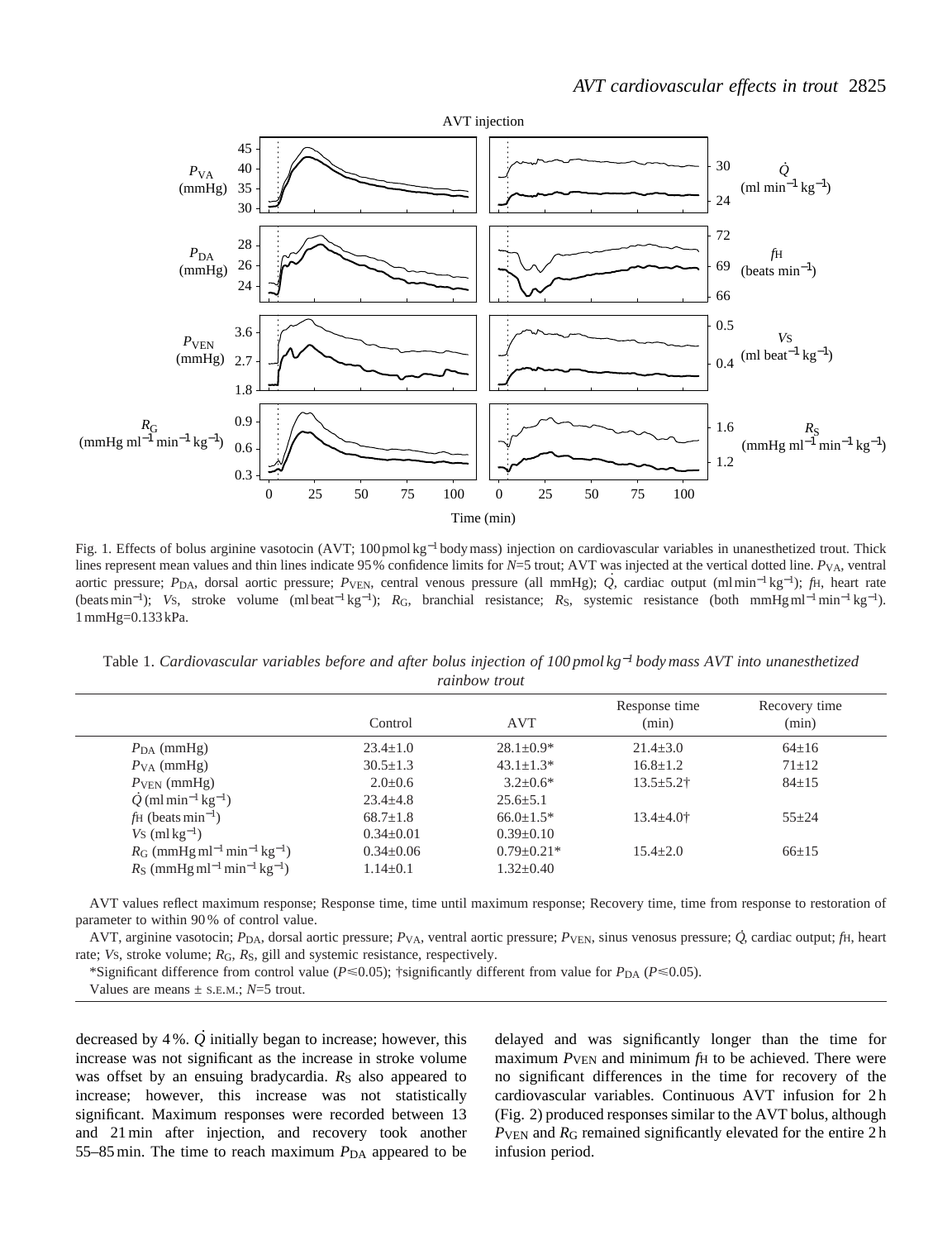

Fig. 2. Effects of arginine vasotocin (AVT) infusion (6.7 pmol kg<sup>−</sup>1min−1) on cardiovascular variables in unanesthetized trout. Infusion started at the vertical dotted line and stopped at the vertical dashed line. Abbreviations as in Fig. 1; *N*=6 trout. 1 mmHg=0.133 kPa.

Table 2. *Effects of 6.7 pmol kg*−*<sup>1</sup> body mass min*−*<sup>1</sup> arginine vasotocin infusion on unstressed blood volume and vascular compliance in rainbow trout* in vivo

|                | $80 - 100\%$                      |                                           |                              | $90 - 110\%$               |                              | $100 - 120%$                   |  |
|----------------|-----------------------------------|-------------------------------------------|------------------------------|----------------------------|------------------------------|--------------------------------|--|
|                | $V_{\text{USB}}$<br>$(mlkg^{-1})$ | $\text{m} \text{mmHg}^{-1}\text{kg}^{-1}$ | <b>VUSB</b><br>$(mlkg^{-1})$ | $mHg^{-1}kg^{-1}$          | <b>VUSB</b><br>$(mlkg^{-1})$ | $(mlmmHg^{-1}kg^{-1})$         |  |
| Control<br>AVT | $16.2 + 1.0$<br>$14.6 + 0.7*$     | $2.9 + 0.3$<br>$2.5 \pm 0.3$              | $20.7+0.6$<br>$18.6 + 0.5*$  | $1.7+0.2$<br>$1.8 \pm 0.1$ | $21.5+0.6$<br>$20.0+0.7$     | $1.7 \pm 0.2$<br>$1.7 \pm 0.2$ |  |

*V*USB, unstressed blood volume; *C*, compliance; AVT, arginine vasotocin.

Values were determined from three 10 % increments in blood volume, where 100 % blood volume equals 30 ml kg−<sup>1</sup> body mass. *V*USB is measured in ml kg−<sup>1</sup> body mass, *C* in ml mmHg−<sup>1</sup> kg−<sup>1</sup> body mass.

Means  $\pm$  s.E.M.,  $N=7$  trout.

\*Significantly different ( $P \le 0.05$ ) from the control value.

The effects of AVT infusion on *P<sub>MCF</sub>*, *C* and *V*<sub>SB</sub> are presented in Fig. 3 and Table 2. AVT infusion significantly  $(P \le 0.05)$  increased  $P_{\text{VEN}}$  from 4.0 $\pm$ 0.2 to 5.0 $\pm$ 0.5 mmHg (not shown) and mean circulatory filling pressure from  $5.0\pm0.2$  to 6.1±0.5 mmHg (Fig. 3) in normovolemic trout. AVT infusion also significantly decreased the unstressed blood volume over the ranges 80–100 % and 90–110 % of control blood volume, but did not affect unstressed blood volume when total blood volume was adjusted above the control value (100–120 %; Table 2). AVT infusion did not affect vascular compliance at any blood volume (Table 2).  $P_{\text{DA}}$ , zero-flow  $P_{\text{DA}}$  and  $f_{\text{H}}$ remained at, or near, control levels during the infusion period, in spite of the sustained effect of AVT infusion on  $P_{VEN}$ . Arterial pulse pressure, however, was significantly increased from  $4.8\pm0.4$  to  $6.7\pm0.9$  mmHg throughout the AVT infusion period.

### In vitro *experiments*

Two distinct AVT effects were observed in the isolated constant-flow perfused gill (Fig. 4). Perfusion with AVT at 10<sup>−</sup>12mol l−<sup>1</sup> significantly increased flow through the A–A pathway and decreased flow through the A–V pathway, while total flow and input pressure (not shown) were unaffected. Total flow, the sum of effluent collected from the A–A and A–V pathways, was more than 80 % of pump flow and remained constant throughout this period. At higher concentrations (>10<sup>−</sup>9mol l−1), AVT significantly increased A–V flow, whereas both A–A flow and total flow fell.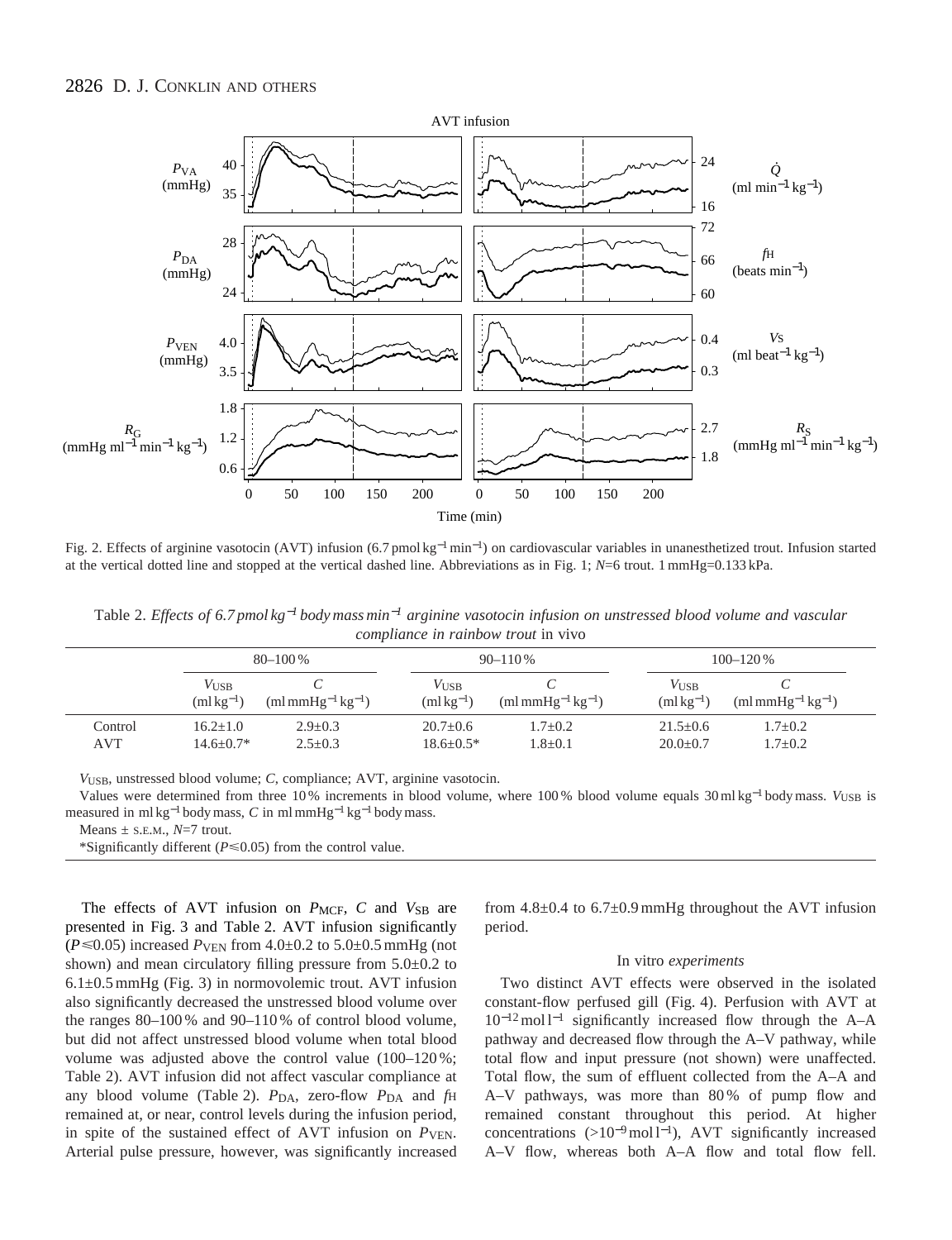

Fig. 3. Vascular capacitance curve showing the effects of saline (Control;  $\bullet$ ) or arginine vasotocin (AVT;  $\blacktriangle$ ) infusion  $(6.7 \text{ pmol kg}^{-1} \text{min}^{-1})$  on mean circulatory filling pressure ( $P_{MCF}$ ; = zero-flow venous pressure) at blood volumes ranging from 80 to 120 % of control in the unanesthetized trout. Vascular compliance is the slope of the linear regression of *P<sub>MCF</sub>* over a range of blood volumes; in this example, the solid lines were determined from 90 to 110 % of the estimated blood volume. The unstressed volume is obtained from the intersection of the compliance line with the blood volume axis at  $P_{MCF}$ =0 mmHg. This figure shows that AVT infusion increased *PMCF* at all blood volumes and decreased unstressed blood volume but did not affect compliance over the volume range analyzed. Means  $\pm$  s.E.M.;  $N=7$  trout. 1 mmHg=0.133 kPa.



Fig. 4. Effects of arginine vasotocin (AVT) on flow recovery from the isolated constant-flow perfused gill. Values are expressed as a percentage of control flow of effluent collected from the arterioarterial  $(A-A; \circlearrowright)$  and arteriovenous  $(A-V; \circlearrowright)$  pathways or total flow (sum of A–A and A–V;  $\bullet$ ). Means  $\pm$  s.E.M.; \*significantly different  $(P \le 0.05)$  from the control value;  $N=5$  trout. CON, perfusion with physiological saline without AVT.

Perfusion with AVT concentrations above  $10^{-11}$  mol l<sup>-1</sup> produced a dose-dependent increase in input pressure. At the

## *AVT cardiovascular effects in trout* 2827

Table 3. *Sensitivity of constant-flow perfused gill arch, perfused celiacomesenteric artery and dorsal aorta to arginine vasotocin*

|                         | Variable (change)                  | $EC_{50}$<br>$(nmol-1)$ |
|-------------------------|------------------------------------|-------------------------|
| Whole gill              | Input pressure $(\uparrow)$        | $0.8 + 0.02$            |
| Gill arterioarterial    | Outflow $(\downarrow)$             | $1.4 \pm 0.5$           |
| Gill arteriovenous      | Outflow $($ $\uparrow$ $)$         | $1.0 \pm 0.7$           |
| <b>Uncontracted CMA</b> | Input pressure $(\uparrow)$        | $4.4 + 1.5$             |
| Contracted CMA          | Input pressure $(\uparrow)$        | $2.6 + 0.5$             |
| Uncontracted DA         | Input pressure $(\leftrightarrow)$ |                         |
| Contracted DA           | Input pressure $(\uparrow)$        | $2.6 + 1.9$             |

CMA, celiacomesenteric artery; DA, dorsal aorta.

Mean ± S.E.M. for *N*=5–8 trout.

Contracted denotes constant perfusion with 10−<sup>7</sup> to 10<sup>−</sup>6mol l−<sup>1</sup> epinephrine prior to and during arginine vasotocin exposure.



Fig. 5. Effects of arginine vasotocin (AVT) on input pressure in the constant-flow perfused trunk of trout. The perfused celiacomesenteric artery (CMA, circles) or dorsal aorta (DA; triangles) was either uncontracted (U; filled symbols) or precontracted (PC; open symbols) by continuous infusion of  $10^{-7}$  to  $10^{-6}$  mol l<sup>-1</sup> epinephrine (EPI) prior to AVT exposure. Means  $\pm$  s.E.M.; \*significant effect of AVT  $(P \le 0.05)$  on input pressure compared with control perfusion (CON) in uncontracted trout or compared with pressure during EPI exposure in precontracted trout. *N*=5–7 trout. 1 mmHg=0.133 kPa.

higher AVT concentrations  $(>10^{-11})$ , the estimated sensitivities of the gill pressure and flow distribution responses were similar (Table 3). Perfusion with PBS at the end of the experiment partially reversed the effects of AVT on flow (Fig. 3) and pressure.

The effects of AVT in the constant-flow perfused trunk preparations are shown in Fig. 5, and data for the sensitivity of the preparation are provided in Table 3. AVT significantly increased input pressure when perfused into the CMA but did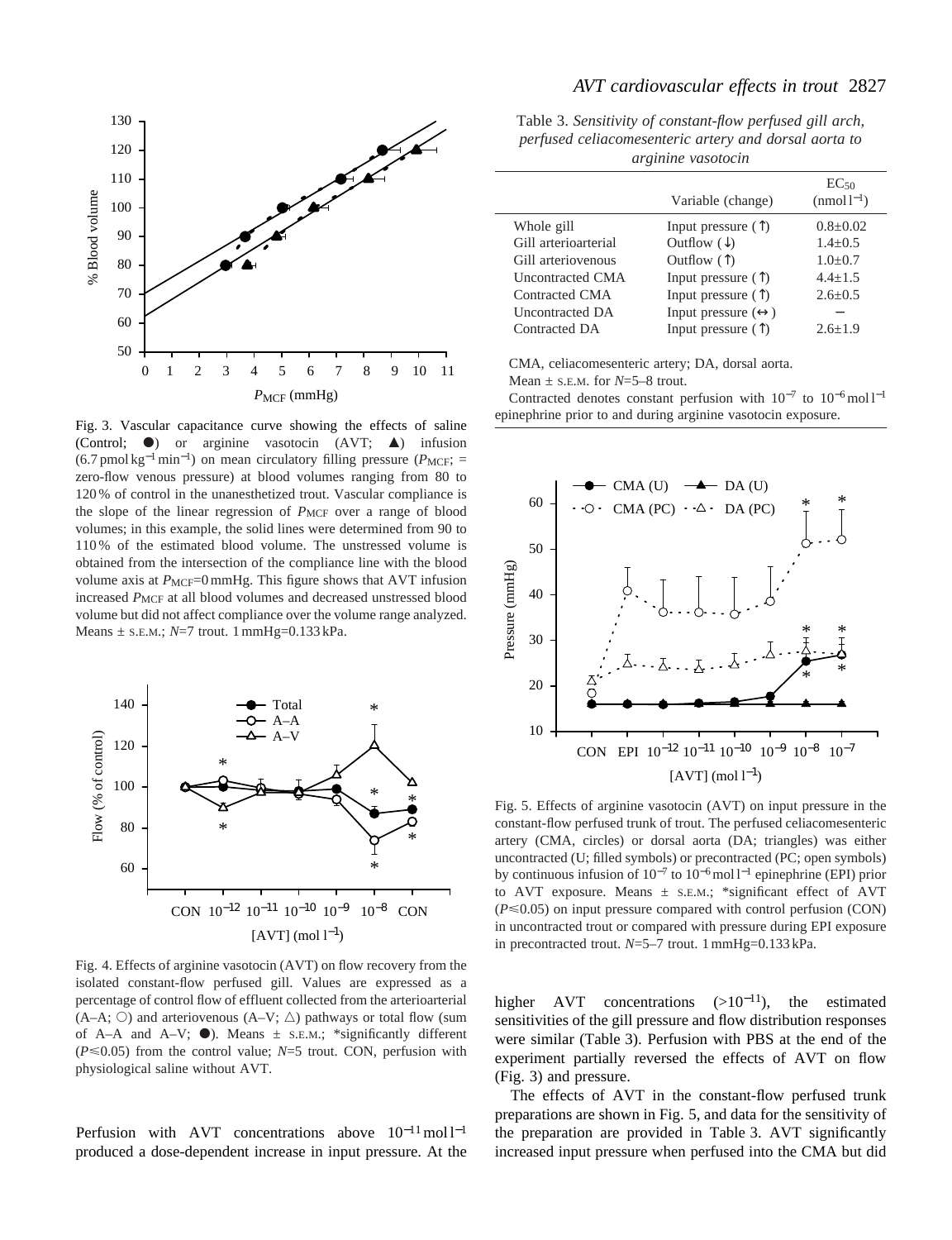

Fig. 6. Cumulative arginine vasotocin (AVT) concentration–response curves for isolated arteries (filled symbols) or veins (open symbols) from steelhead trout. CMA, celiacomesenteric artery  $(\bullet)$ ; EBA, efferent branchial artery ( $\blacksquare$ ); VA, ventral aorta ( $\blacktriangle$ ); COR, coronary artery ( $\nabla$ ); ACV, anterior cardinal vein ( $\circ$ ); DOC, ductus Cuvier ( $\Box$ ). Values are expressed as a percentage of maximal contraction; means  $\pm$  S.E.M.,  $N=4-10$  trout.

not affect pressure when infused into the DA. However, AVT augmented input pressure in both the CMA and the DA when they were precontracted with 10−<sup>7</sup> to 10<sup>−</sup>6mol l−<sup>1</sup> EPI. The sensitivity of CMA and DA to AVT was not affected by EPI precontraction.

The contractility of paced ventricular rings was unaffected by 10<sup>−</sup>7mol l−<sup>1</sup> AVT, whereas 10<sup>−</sup>5mol l−<sup>1</sup> EPI applied 10 min after AVT removal increased ventricular contraction by approximately 200 % (*N*=2). The effects of AVT on cardiac tissue were not pursued further.

All vascular rings were contracted by AVT in a clear dosedependent manner, although some differences in vessel sensitivity were observed (Fig. 6; Table 4). In general, the anterior cardinal veins had the highest sensitivity to AVT and the coronary arteries and ventral aortas the lowest. Steelhead anterior cardinal veins and celiacomesenteric arteries were more sensitive to AVT than the corresponding vessels from rainbow trout. AVT-induced contractions of isolated vessels were often slow in onset (5–30 min from exposure to plateau



Fig. 7. Percentage contribution of intracellular (open bars) and extracellular (filled bars)  $Ca^{2+}$  to arginine vasotocin (AVT; 10<sup>−</sup>9mol l−1) contraction of steelhead efferent branchial arteries (EBA; *N*=5 trout) and anterior cardinal veins (ACV; *N*=4 trout). Means  $+$  s.E.M.;  $*$  and  $\dagger$  denote significant differences between EBA and ACV values ( $P \le 0.05$ ).

of tension), and tension could be sustained at nearly 90 % of maximum for 60–120 min during continuous exposure to AVT at concentrations below  $10^{-8}$  mol l<sup>-1</sup>. AVT  $(10^{-15}$  to 10<sup>−</sup>9mol l−1) did not produce relaxation in ACV, CMA or EBA precontracted with ACh, EPI or orthovanadate, respectively.

Maximal contraction of both EBA and ACV required extracellular  $Ca^{2+}$ . However, extracellular  $Ca^{2+}$  accounted for significantly more of the total tension developed by EBA in response to 10<sup>−</sup>9mol l−<sup>1</sup> AVT than by ACV (Fig. 7). Verapamil (10<sup>−</sup>5mol l−1) added during a contraction in EBA produced by 10<sup>−</sup>9mol l−<sup>1</sup> AVT reduced tension by over 90 % (*N*=5).

#### **Discussion**

The results from the present experiments indicate that AVT is a pressor peptide in trout *in vivo*. AVT acts at a number of effector sites including systemic resistance vessels, systemic veins and gills, with effects on the latter two being most prominent. These *in vivo* responses are consistent with *in vitro* vasoconstriction of perfused systemic organs and gills and contraction of isolated vessels. There is no evidence to suggest that AVT has either vasodilatory activity in trout vessels or a

Table 4. *Sensitivity (EC50) of steelhead and rainbow trout arteries and veins to arginine vasotocin*

|                 | ACV                             | EBA                    | DOC                          | CMA                             |                            | COR                        |
|-----------------|---------------------------------|------------------------|------------------------------|---------------------------------|----------------------------|----------------------------|
| Steelhead trout | $0.25 + 0.08a$                  | $0.63+0.08b$           | $0.71 + 0.15$ <sub>b,c</sub> | $0.79 \pm 0.34$ <sup>a,b</sup>  | $-.6+0.4^{\circ,d}$        | $18.6 + 15.7$ <sup>d</sup> |
| Rainbow trout   | $0.87 \pm 0.19$ <sup>e, †</sup> | $8+0.9$ <sup>f,g</sup> | $\overline{\phantom{0}}$     | $1.3 \pm 0.2$ <sup>e,f,</sup> † | $6.1 \pm 2.8$ <sup>f</sup> | $\overline{\phantom{0}}$   |

ACV, anterior cardinal vein; EBA, efferent branchial artery; DOC, ductus Cuvier; CMA celiacomesenteric artery; VA, ventral aorta; COR, coronary artery.

Values are given in nmol l<sup>−</sup>1; mean ± S.E.M., *N*=4–10 trout.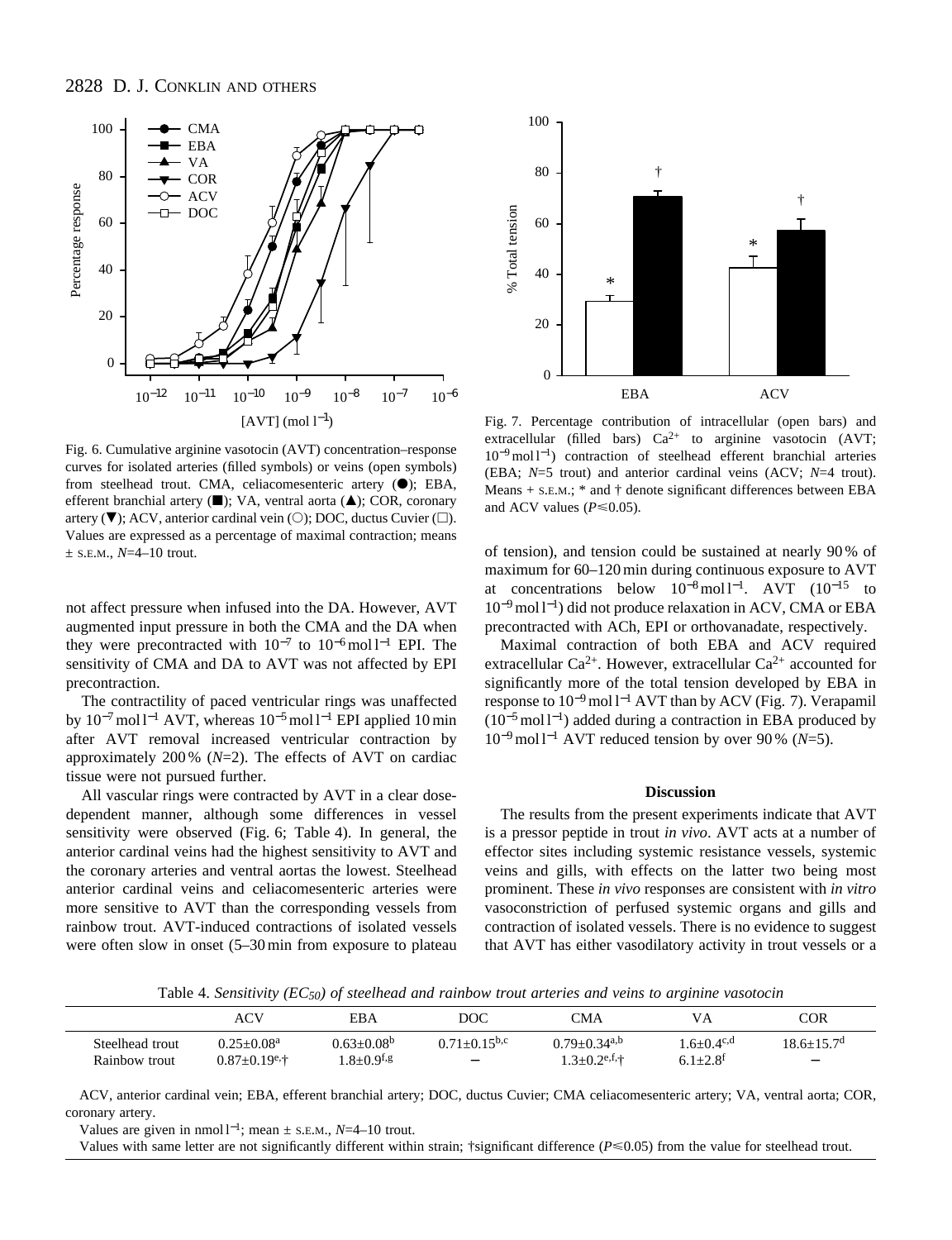direct inotropic effect on the ventricle. In addition to identifying the cardiovascular actions of AVT in trout, these experiments are the first, in any fish, to show that venous tone *in vivo* is actively regulated by vasoactive substances.

## *AVT effects on venous function*

It is apparent from the *in vivo* studies on fully instrumented trout that AVT increases central venous pressure (Figs 1, 2), but it is not evident how this is achieved. The venous contribution to cardiovascular function in fish has been questioned on the grounds that fish veins are poorly endowed with smooth muscle and that, because the aqueous medium provides an essentially gravity-free environment, orthostatic venous pooling is never encountered (Satchell, 1991, 1992). However, a number of studies have shown that isolated trout veins actively respond to a variety of vasoactive stimuli (Olson and Villa, 1991; Olson *et al.* 1991; Conklin and Olson, 1994*a*,*b*). More recently, the generation of vascular capacitance curves for intact, unanesthetized trout has provided evidence that the venous system may be an important effector of cardiovascular function in fish (Zhang *et al.* 1995; Olson *et al.* 1997*b*) as well as in mammals (Hainsworth, 1986; Rothe, 1986, 1993).

The trout vascular capacitance curve (Fig. 3) illustrates the relationship between blood volume and *P<sub>MCF</sub>*, and it is an indicator of the venous contribution to venous return and cardiac output. The total vascular compliance *in vivo* is the slope of the regression line through several (usually three) consecutive blood volume–*PMCF* determinations that constitute the capacitance curve. Since venous compliance is over twenty times greater than arterial compliance (Conklin and Olson, 1994*a*), it can be assumed that total vascular compliance is approximately equal to venous compliance. Thus, as shown in Table 2, venous compliance at normovolemia is 1.7 ml mmHg−<sup>1</sup> kg−<sup>1</sup> body mass. The intersection of the compliance line with the blood volume axis (when *PMCF* is zero) indicates the fraction of total blood volume in the unstressed compartment. The unstressed volume is the volume of blood required to fill the dead space of the vasculature and, because this volume does not create a positive pressure in the vessels, it is hemodynamically inert. In other words, only approximately 30 % of the blood volume is in the stressed compartment, where it distends the vessels and creates a favorable pressure gradient for venous return to the heart.

Blood can be shifted from the unstressed compartment to the stressed compartment by an increase in venous tone, i.e. displacement of the compliance line down and to the right, or by a decrease in venous compliance, i.e. clockwise rotation of the compliance line at a constant unstressed volume (Hainsworth, 1986; Rothe, 1993). Because infusion of AVT into trout causes a parallel displacement of the compliance line without changing its slope (Fig. 3; Table 2), it can be concluded that AVT mobilizes blood from the unstressed compartment into the stressed compartment without affecting vascular compliance. This promotes venous return. It has been predicted that a change in venous tone will be most significant

in a hypovolemic state, whereas a change in venous compliance will have the greatest impact when total blood volume is greater than normal (Conklin and Olson, 1994*a*). The general pressor effects of AVT indicate that this peptide is predominantly an anti-drop effector of cardiovascular homeostasis in fish, as it is in mammals. It is not unexpected then that, if AVT secretion is responsive to hypovolemia or hypotension, the greatest benefit will be incurred through an increase in tone, rather than compliance. Indeed, this appears to be the case in trout. Perhaps not coincidental in this regard is the observation that natriuretic peptides, which may be more relevant in hypervolemic states, exert considerable effects on the trout venous system by increasing venous compliance (Olson *et al.* 1997*b*).

The ability of AVT to increase  $P_{MCF}$  through an increase in venous tone, as inferred from the venous capacitance curves, is substantiated by the direct constrictory effect of AVT on isolated cardinal veins and strips from the ductus Cuvier (Fig. 6). In fact, cardinal veins are more sensitive to AVT than any other isolated vessel (Table 4), and they are more sensitive than the resistance vessels of perfused organs (cf. Tables 3, 4).

The present studies show that the response of large veins *in vitro* is consistent with increased venous tone *in vivo*. The contribution of small veins and venules to the *in vivo* response is not known. Small veins and venules, however, are major determinants of venous compliance in trout (Olson *et al.* 1997*b*). It will be interesting to determine whether compliance and tone are distinct properties of venules and veins, respectively.

The effects of AVT infusion on central venous pressure in trout (Fig. 2) and the stimulatory effects of AVT on venous tone and *P*MCF (Fig. 3) should increase venous return and, thereby, increase cardiac output. However, cardiac output appears to be only modestly affected by AVT infusion. This apparent dichotomy may be caused by two interactive factors. First, in addition to its venous action, AVT is also a potent systemic arterial and gill vasoconstrictor. Second, AVT was administered to normotensive fish, not to fish in a hypotensive state where AVT would be expected to be released endogenously. Together, these factors resulted in considerable prebranchial and systemic hypertension. This appeared to elicit other reflexes, such as bradycardia, in an apparent attempt to avert the hypertension. This, and perhaps other reflexes as well, may have mitigated the effects on cardiac output that would otherwise have occurred in response to a hypotensive situation.

### *Effects of AVT on vascular resistance*

Bolus injection (Fig. 1) or infusion (Fig. 2) of AVT into the dorsal aorta increased gill resistance twofold, while systemic resistance increased by less than 50 %. Thus, even though AVT was administered into the systemic arterial circuit, it had a greater impact on branchial resistance than it did on systemic resistance.

Both the A–A and A–V pathways of the isolated perfused gill were affected by AVT. Low AVT concentrations  $(10^{-12} \text{ mol } l^{-1})$  increased flow through the A–A pathway,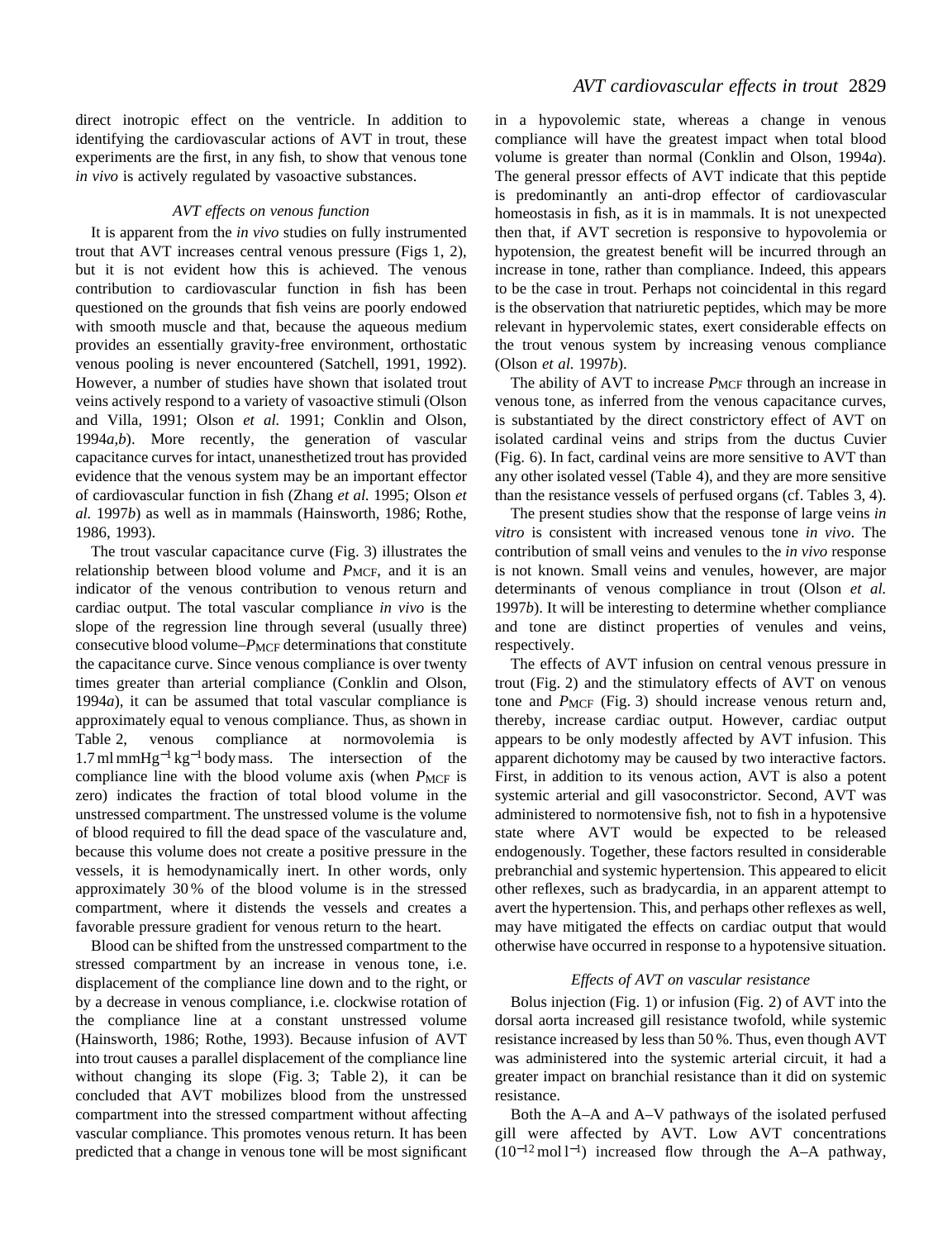## 2830 D. J. CONKLIN AND OTHERS

while decreasing A–V flow; higher AVT levels (>10−<sup>9</sup> mol l<sup>−</sup>1) increased A–V flow but decreased A–A flow (Fig. 4). In both instances, the increase in flow probably resulted from constriction of the alternative pathway, rather than a direct AVT-mediated dilation, because AVT never decreased perfusion pressure in this constant-flow preparation. The comparatively high sensitivity of the A–V pathway is well within reported plasma AVT levels *in vivo* (10−<sup>11</sup> to 2×10−<sup>10</sup> mol l<sup>−</sup>1; Perrott *et al.* 1991; Warne and Balment, 1997) suggesting that AVT may tonically increase resistance in this pathway *in vivo*. Elevated perfusion pressures produced by vasoconstriction at high AVT concentrations, coupled with the constant-flow perfusion method, probably created some vascular instability, resulting in leakage of perfusate from preparation. Subsequent perfusion with PBS partially restored pressure and diminished the leak (Fig. 4).

Numerous studies have shown that AVT increases vascular resistance in the teleost branchial vasculature (Chan and Chester Jones, 1969; Rankin and Maetz, 1971; Maetz and Lahlou, 1974; Chan, 1977; Bennett and Rankin, 1986; Oudit and Butler, 1995), although the effects on intrafilamental perfusion distribution and its physiological implication are unclear. Chan and Chester Jones (1969) observed that AVT increased A–V blood flow in eel gills *in vivo*, whereas Bennett and Rankin (1986) found that AVT decreased A–A flow without affecting A–V flow in constant-pressure perfused eel gills (Bennett and Rankin, 1986). Our present experiments with the trout gill, where all A–V flow has a post-lamellar origin, clearly indicated that AVT-stimulated vasoactivity occurs in post-lamellar vessels because there were reciprocal changes in outflow from the two pathways. If vasoactivity were at a prelamellar site, flow from both pathways would be similarly affected, i.e. they would either remain constant or both would decrease if constriction elevated pressure enough to affect perfusate extravasation. In the trout gill, vasoconstriction probably occurs at the origin of the A–V anastomoses at low AVT concentrations and in the distal efferent filamental artery sphincter during exposure to elevated AVT levels (Olson, 1991). AVT-induced vasoconstriction of the A–A pathway is probably also responsible for increased branchial shunting in eel *in vivo* (Chan and Chester Jones, 1969; Oudit and Butler, 1995).

The physiological effects of AVT on the gill may be both vascular and extravascular, e.g. osmoregulatory. It has been suggested that increasing A–V flow delivers more AVT to the ionocytes and possibly influences ion regulation (Maetz and Lahlou, 1974). However, it remains to be shown how (or if) alterations in A–V perfusion affect osmoregulation (Olson, 1991). Perfusion redistribution could also affect AVT delivery to other effector cells. Isolated eel gill cells have high-affinity AVT binding sites and, when stimulated by AVT, decrease basal and glucagon-stimulated cellular cyclic AMP levels (Guibbolini and Lahlou, 1987, 1990; Guibbolini *et al.* 1988). Moreover, rapid transfer of euryhaline teleosts between freshwater and saltwater environments is associated with elevated plasma AVT concentrations (Perrott *et al.* 1991; Balment *et al.* 1993).

The action of AVT on systemic resistance vessels appears to be less significant than its actions on either venous capacitance or branchial resistance vessels. The effect of AVT on trout  $P_{DA}$  is, at best, modest. AVT increased  $P_{DA}$  in trout by only 5–10 mmHg (Figs 1, 2, this study; LeMevel *et al.* 1991, 1993), which is a considerably smaller effect than that produced by either catecholamines (approximately 30–40 mmHg; Xu and Olson, 1992) or angiotensin II (30–40 mmHg; Olson *et al.* 1994) in the same species. Similar (<10 mmHg) pressor responses have been observed in eels (Chan, 1977; Oudit and Butler, 1995). The relative ineffectiveness of AVT on  $P<sub>DA</sub>$  may be due both to the inability of AVT to constrict the skeletal muscle–renal vasculature (dorsal aorta-perfused trunk; Fig. 5) and to its potent constrictory effect on the gills. Because the fish gill circulation is in-series with the systemic circulation, branchial vasoconstriction will actually reduce systemic arterial pressure. However, systemic hypotension is prevented by the combined increase in both cardiac output and systemic vascular resistance, the latter presumably due primarily to splanchnic vasoconstriction (Fig. 5).

The present studies with isolated vascular rings indicate that AVT directly stimulates blood vessels. Although isolated foci of AVT-vasodilator activity cannot be ruled out, the predominant response to AVT is vasoconstriction. Vasoconstriction is also a characteristic response of perfused organs, and thus AVT has similar effects on both resistance and conductance vessels. This single effect of AVT contrasts with the paradoxical angiotensin-II-induced large-vessel relaxation and arteriolar contraction found in rainbow trout (Conklin and Olson, 1994*b*).

AVT contractions were dependent on extracellular  $Ca^{2+}$ , a common feature shared by a number of agonists including catecholamines (Olson and Meisheri, 1989) and endothelin (Olson *et al.* 1991). The ability of verapamil to almost completely relax AVT-contracted EBA confirms our previous observation that most, if not all, maintenance tension in trout arteries is dependent on extracellular  $Ca^{2+}$  (Olson and Meisheri, 1989).

AVT-induced contractions of isolated vessels and perfused organs were unaffected by the degree of pre-existing tonus produced by stimulatory doses of other vasoconstrictors. Thus, the effects of AVT and other vascular smooth muscle agonists (including endothelin; Smith and K. R. Olson, unpublished observation) on contraction are additive. This suggests that the AVT excitation–contraction pathways, although similar, are not shared with other agonists. The time course for AVT contraction is generally longer than that observed for other agonists except endothelin (Olson *et al.* 1997*a*), which provides further evidence for the independence of AVT effects.

A primary role for AVT in arterial blood pressure regulation has not been substantiated experimentally; however, it has been proposed that AVT has a secondary 'back-up' role if other, more active, systems are incapacitated (Pang *et al.* 1983). For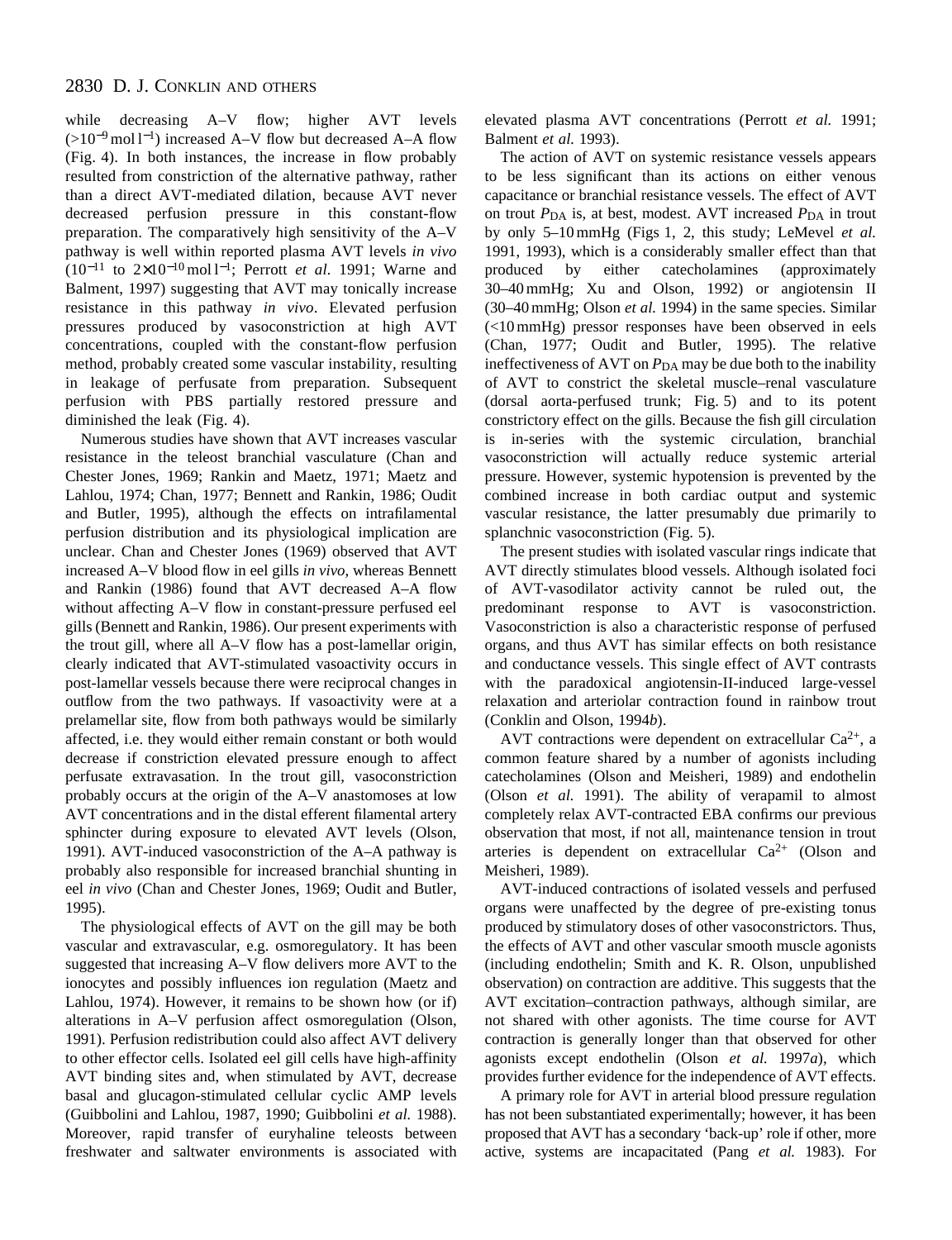example, arterial blood pressure can be reduced in the African lungfish *Protopterus africanus* by treatment with the angiotensin converting enzyme inhibitor captopril, and it can then be further reduced by KB-IV-24, an AVT analog that inhibits AVT effects (Pang *et al.* 1983), whereas initial treatment with KB-IV-24 is ineffective (Pang *et al.* 1983). The weak pressor activity of AVT in trout supports this contention. However, the effects of AVT may be substantial during hypotensive/hypovolemic crises, or AVT may serve other important roles in flow distribution or the regulation of venous return. The latter two are not as obvious when the efficacy of a cardiovascular regulator is assessed by its impact on arterial pressure.

We thank the employees at the Richard Clay Bodine State Fish hatchery for assisting us in the collection of steelhead trout vessels and K. Kowalski for expert technical assistance. This work was supported in part by NSF Grant IBN 91-05247. Student support for A. C. and K. K. was provided by the CANDAX McNair and the Howard Hughes Undergraduate Programs at the University of Notre Dame.

#### **References**

- ACHER, R. (1996). Molecular evolution of fish neurohypophyseal hormones: neutral and selective evolutionary mechanisms. *Gen. comp. Endocr.* **102**, 157–172.
- BALMENT, R. J., WARNE, J. M., TIERNEY, M. AND HAZON, N. (1993). Arginine vasotocin and fish osmoregulation. *Fish Physiol. Biochem.* **11**, 1–6.
- BENNETT, M. B. AND RANKIN, J. C. (1986). The effects of neurohypophyseal hormones on the vascular resistance of the isolated perfused gill of the European eel, *Anguilla anguilla* L. *Gen. comp. Endocr.* **64**, 60–66.
- CHAN, D. K. O. (1977). Comparative physiology of the vasomotor effects of neurohypophyseal peptides in the vertebrates. *Am. Zool.* **17**, 751–761.
- CHAN, D. K. O. AND CHESTER JONES, I. (1969). Pressor effects of neurohypophyseal peptides in the eel, *Anguilla anguilla* L., with some reference to their interaction with adrenergic and cholinergic receptors. *J. Endocr.* **45**, 161–174.
- CHIU, K. W. AND LEE, Y. C. (1990). The cardiac effects of neurohypophyseal hormones in the eel, *Anguilla japonica* (Temminck and Schlegel). *J. comp. Physiol.* **160**, 213–216.
- CONKLIN, D. J., MICK, N. W. AND OLSON, K. R. (1996). Arginine vasotocin relaxation in gar (*Lepisosteous* sp.) hepatic vein *in vitro*. *Gen. comp. Endocr.* **104**, 52–60.
- CONKLIN, D. J. AND OLSON, K. R. (1994*a*). Compliance and smooth muscle reactivity in rainbow trout (*Oncorhynchus mykiss*) vessels *in vitro*. *J. comp. Physiol.* **163**, 657–663.
- CONKLIN, D. J. AND OLSON, K. R. (1994*b*). Angiotensin II relaxation of rainbow trout vessels *in vitro*. *Am. J. Physiol.* **266**, R1856–R1860.
- GUIBBOLINI, M. E., HENDERSON, I. W., MOSLEY, W. AND LAHLOU, B. (1988). Arginine vasotocin binding to isolated branchial cells of the eel: effect of salinity. *J. molec. Endocr.* **1**, 125–130.
- GUIBBOLINI, M. E. AND LAHLOU, B. (1987). Neurohypophyseal peptide inhibition of adenylate cyclase activity in fish gills. *FEBS Lett.* **220**, 98–102.

GUIBBOLINI, M. E. AND LAHLOU, B. (1990). Evidence for presence of

a new type of neurohypophysial hormone receptor in fish gill epithelium. *Am. J. Physiol*. **258**, R3–R9.

- HAINSWORTH, R. (1986). Vascular capacitance: its control and importance. In *Reviews of Physiology, Biochemistry and Pharmacology*, pp. 101–173. New York: Springer-Verlag.
- LE MEVEL, J. C., MABIN, D. AND VAUDRY, H. (1991). Intracerebroventricular injection of arginine vasotocin induces elevation of blood pressure in anesthetized trout. *Peptides* **12**, 477–481.
- LE MEVEL, J. C., PAMANTUNG, T.-F., MABIN, D. AND VAUDRY, H. (1993). Effects of central and peripheral administration of arginine vasotocin and related neuropeptides on blood pressure and heart rate in the conscious trout. *Brain Res.* **610**, 82–89.
- MAETZ, J. AND LAHLOU, B. (1974). Actions of neurohypophyseal hormones in fishes. In *Handbook of Physiology*, section 7, *Endocrinology*, vol. IV, *The Pituitary Gland and its Neuroendocrine Control*, part 1 (ed. R. O. Greep and E. B. Astwood), pp. 521–544. Washington, DC: American Physiological Society.
- OLSON, K. R. (1984). Distribution of flow and plasma skimming in isolated perfused gills of three teleosts. *J. exp. Biol.* **109**, 97–108.
- OLSON, K. R. (1991). Vasculature of the fish gill: anatomical correlates of physiological functions. *J. Electron Micros. Tech.* **19**, 389–405.
- OLSON, K. R. (1992). Blood and extracellular fluid volume regulation: role of the renin–angiotensin system, kallikrein–kinin system and atrial natriuretic peptides. In *Fish Physiology*, vol. XIIB, *The Cardiovascular System* (ed. W. S. Hoar, D. J. Randall and A. P. Farrell), pp. 135–254. San Diego: Academic Press.
- OLSON, K. R., CHAVEZ, A., CONKLIN, D. J., COUSINS, K. L., FARRELL, A. P., FERLIC, R., KEEN, J. E., KNE, T., KOWALSKI, K. A. AND VELDMAN, T. (1994). Localization of angiotensin II response in the trout cardiovascular system. *J. exp. Biol.* **194**, 117–138.
- OLSON, K. R., CONKLIN, D. J., CONLON, J. M., KELLOGG, M. D., SMITH, M. P., WEAVER, L. J., BUSHNELL, P. G. AND DUFF, D. W. (1997*a*). Physiological inactivation of vasoactive hormones in rainbow trout. *J. exp. Zool.* (in press).
- OLSON, K. R., CONKLIN, D. J., FARRELL, A. P., KEEN, J. E., TAKEI, Y., WEAVER, L., SMITH, M. P. AND ZHANG, Y. (1997*b*). Effects of natriuretic peptides and nitroprusside on venous function in trout. *Am. J. Physiol.* (in press).
- OLSON, K. R., CONKLIN, D. J., WEAVER, L. J., HERMAN, C. A., WANG, X. AND CONLON, J. M. (1997*c*). Cardiovascular effects of homologous bradykinin in rainbow trout. *Am. J. Physiol.* **272**, R1112–R1120.
- OLSON, K. R., DUFF, D. W., FARRELL, A. P., KEEN, J. E., KELLOGG, M. D., KULLMAN, D. AND VILLA, J. (1991). Cardiovascular effects of endothelin in trout. *Am. J. Physiol.* **260**, H1214–H1223.
- OLSON, K. R. AND MEISHERI, K. D. (1989). Effects of atrial natriuretic factor on isolated arteries and perfused organs of trout. *Am. J. Physiol.* **256**, R10–R18.
- OLSON, K. R. AND VILLA, J. (1991). Evidence against non-prostanoid endothelial-derived relaxing factor(s) in trout vessels. *Am. J. Physiol.* **260**, R925–R933.
- OUDIT, G. AND BUTLER, D. G. (1995). Cardiovascular effects of arginine vasotocin, atrial natriuretic peptide and epinephrine in freshwater eels. *Am. J. Physiol.* **268**, R1273–R1280.
- PANG, P. K. T. AND FURSPAN, P. B. (1984). The effects of arginine vasotocin on hemodynamics and urine production in the perfused trout trunk. *Fedn Proc. Fedn Am. Socs exp. Biol.* **43**, 720.
- PANG, P. K. T., FURSPAN, P. B. AND SAWYER, W. H. (1983). Evolution